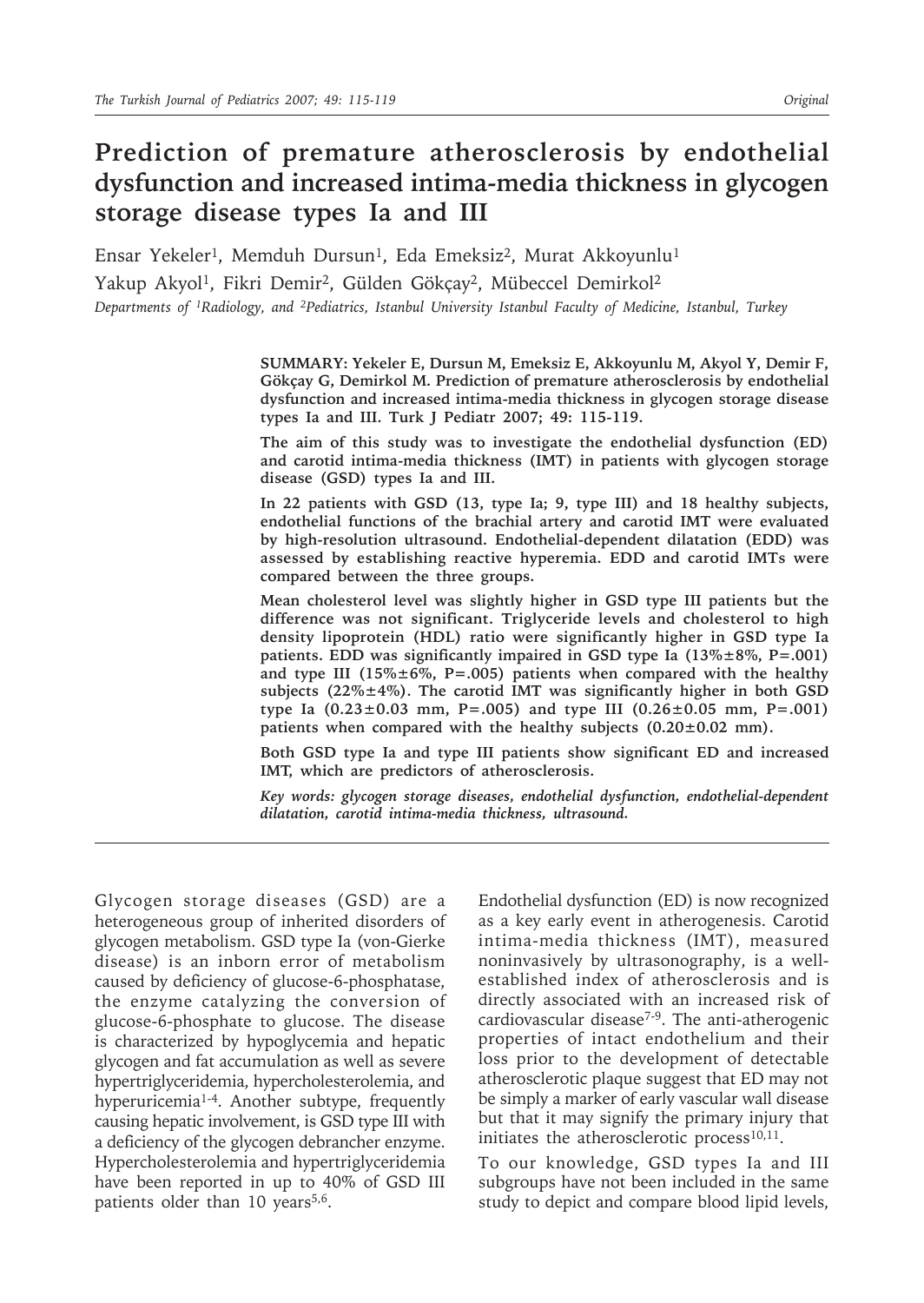endothelial functions, and carotid IMTs. Therefore, in the current study, endothelial function and carotid IMT of patients with GSD types Ia and III and a control group were investigated using high-resolution vascular ultrasound and the results were compared between groups. Blood lipid levels were also compared between GSD type Ia and III patients.

### **Material and Methods**

### *Study Population*

During a 10-month period, 22 patients diagnosed with GSD (19 months to 14 years; mean, 9.4 years) were enrolled in the study. Thirteen patients had GSD type Ia (7 boys, 6 girls; age range, 5 months-18 years; mean age, 8.6 years) and 9 patients had GSD type III (6 boys, 3 girls; age range, 26 months-21 years; mean age, 10.5 years). None of the patients with GSD types Ia and III had followed a regular diet program. Cholesterol, triglyceride, and high density lipoprotein (HDL) levels of each patient were recorded. The control group included 18 healthy volunteers (11 boys, 7 girls; age range, 2-14 years, mean age, 8.8 years). Examinations were performed after a fasting period (3 to 8 hours) between 8:00 and 9:30 a.m. The institutional ethics committee approved the study protocol and a parental informed consent was obtained from all patients and the control group.

### *Brachial Artery Measurements*

Endothelium-dependent dilatation (EDD) of the brachial artery after transient ischemia, a non-invasive method for assessing endothelial function, was performed according to methods defined by Celermajer et al.<sup>12</sup>. The examinations were performed on a high-resolution ultrasound system (HDI 5000; Philips Medical Systems, Best, the Netherlands). In order to visualize the brachial artery properly, the arm was comfortably immobilized in the extended position and the brachial artery was scanned in the longitudinal section 2 to 5 cm above the antecubital fossa using a 10-MHz highresolution linear-array transducer. After optimal transducer positioning, the skin was marked for reference for later measurements, and the arm was kept in the same position throughout the study. Brachial artery internal diameter was measured three times and the average was

accepted as baseline internal diameter of the brachial artery. After baseline measurement, the cuff was inflated to 200 mm Hg (or 50 mm Hg higher than systolic blood pressure) for 5 minutes to create forearm ischemia. Subsequently, the cuff was deflated and the arterial diameter was measured 60 seconds after deflation. The measurements were performed by agreement of two examiners (E.Y., M.D.) at the time of each examination. The examiners were blinded to the clinical and biochemical data. EDD was expressed as the percentage of change in brachial artery diameter from baseline to after reactive hyperemia.

### *Carotid Intima-Media Thickness Measurements*

Bilateral carotid ultrasound was carried out with the same high-resolution ultrasound system and the transducer used for brachial artery measurements. The common carotid arteries were scanned longitudinally. The bulb dilation served as a landmark to indicate the border between distal common carotid artery and the carotid bulb. Images were obtained from the distal portion of the common carotid artery, 1 to 2 cm proximal to the carotid bulb. The two bright echogenic lines in the arterial wall were identified as the intima and media lines. The intimal plus medial thickness (IMT) was measured as the distance from the main edge of the first to main edge of the second echogenic line. Each measurement was repeated three times, and the mean of the left and right common carotid artery measurements was taken and used for further analysis. All scans were made by agreement of the same examiners (E.Y., M.D.) who were blinded to the clinical and biochemical data. None of the subjects had atheromatous plaque, localized lesion of thickness greater than 2.0 mm or stenosis in this region.

### *Statistical Analysis*

All measurements are expressed as mean ± standard deviation. Comparison of the measurements between the groups was performed using Mann-Whitney U test. The Mann-Whitney U test was applied to the groups in pairs, for all possible combinations. Categoric variables were compared with chi-square test. The relationship between the measurements (EDD and carotid IMT) and blood lipid levels was investigated by correlation analysis. A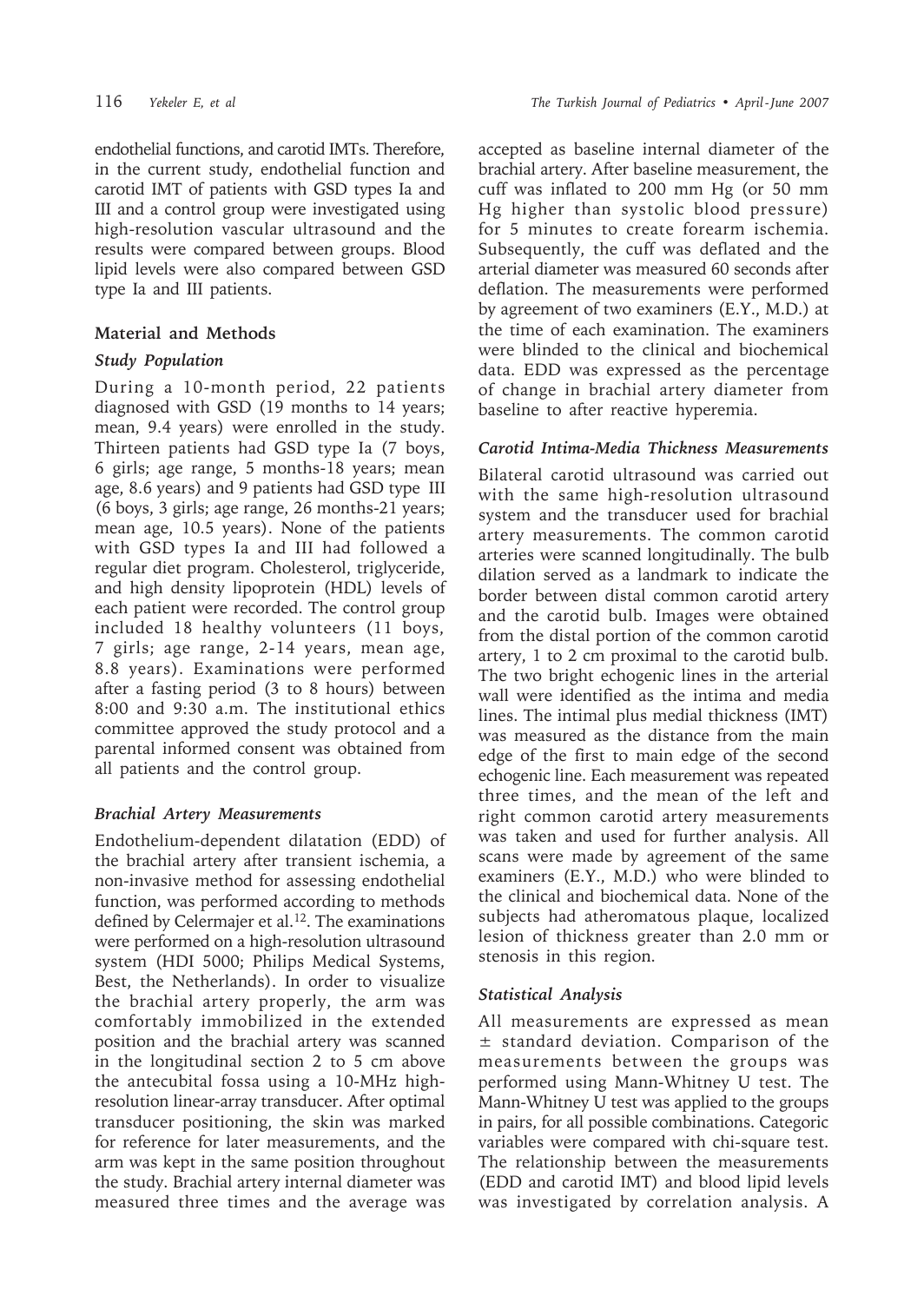P value of less than 0.05 was considered statistically significant. For data sets with more than two variables, a non-parametric analysis of variance (Kruskal-Wallis) was performed; a Bonferroni adjustment was applied for P value in those cases.

#### **Results**

There was no significant difference between the three groups (GSD type Ia, GSD type III, and the control group) regarding age and gender. Mean cholesterol and triglyceride levels, cholesterol to HDL ratio, and the significance of the differences between GSD types Ia and III subgroups are tabulated in Table I. Mean cholesterol level was slightly higher in GSD type III patients than GSD type Ia patients, but the difference was not significant statistically. Triglyceride levels and cholesterol to HDL ratios were markedly higher in GSD type Ia patients, and the differences were significant statistically  $(P=.006$  and  $P=.007$ , respectively).

Brachial and carotid artery measurements and their significances are tabulated in Table II. Mean basal diameter of the brachial artery with SD was equal  $(2.4 \pm 0.4 \text{ mm})$  in the patient subgroups and  $2.4\pm0.3$  mm in the control group. EDD was  $13\% \pm 8\%$  in GSD type Ia patients,  $15\% \pm 6\%$  in GSD type III patients, and  $22\% \pm 4\%$  in the control group. EDD differences were statistically significant between GSD type Ia and the control group  $(P=.001)$ , and between GSD type III and the control group (P=.005). EDD difference was not significant between the patient subgroups. When the three groups were compared, the differences were significant statistically (P=.001).

Carotid IMT thickness was 0.23±0.03 mm in GSD type Ia patients,  $0.26 \pm 0.05$  mm in GSD type III patients, and  $0.20\pm0.02$  mm in the control group. Carotid IMT thickness differences were statistically significant between GSD type Ia and the control group  $(P=.005)$ , and between GSD type III and the control group (P=.001). The difference was not significant between the GSD types Ia and III subgroups. When the three groups were compared regarding carotid IMT, the differences were significant statistically (P=.001).

The ultrasound measurements (EDD and carotid IMT) and blood lipid levels were not correlated in either the GSD type Ia or type III group.

|                      | .                       |                         |         |
|----------------------|-------------------------|-------------------------|---------|
|                      | GSD type Ia<br>$(n=13)$ | GSD type III<br>$(n=9)$ | P value |
| Cholesterol (mg/dl)  | $268 \pm 94$            | $293 \pm 206$           | $=.404$ |
| Triglyceride (mg/dl) | $1108 \pm 628$          | $445 \pm 329$           | $=.006$ |
| Cholesterol/HDL      | $21.2 \pm 19.8$         | $6.3 \pm 2.4$           | $=.007$ |

**Table I.** Mean Cholesterol and Triglyceride Values and Cholesterol to HDL Ratios in GSD Types Ia and III

HDL: High density lipoprotein. GSD: Glycogen storage disease.

**Table II.** Brachial Artery Responses to Endothelium-Dependent Stimuli and Carotid Intima-Media Thickness in the Patient and Control Groups

|                        | GSD type Ia<br>$(n=13)$ | GSD type III<br>$(n=9)$ | Controls<br>$(n=18)$ | P value    |
|------------------------|-------------------------|-------------------------|----------------------|------------|
| Baseline diameter (mm) | $2.4 \pm 0.4$           | $2.4 \pm 0.4$           | $2.4 \pm 0.3$        | NS         |
| % EDD-diameter (%)     | $13\% \pm 8\%$          | $15\% \pm 6\%$          | $22\% \pm 4\%$       | $P = .001$ |
| Carotid IMT            | $0.23 \pm 0.03$         | $0.26 \pm 0.05$         | $0.20 \pm 0.02$      | $P = .001$ |

GSD: Glycogen storage disease. % EDD-diameter (%): Percent increase in diameter induced by endothelium-dependent stimuli (reactive hyperemia). IMT: Intima-media thickness. NS: Not significant.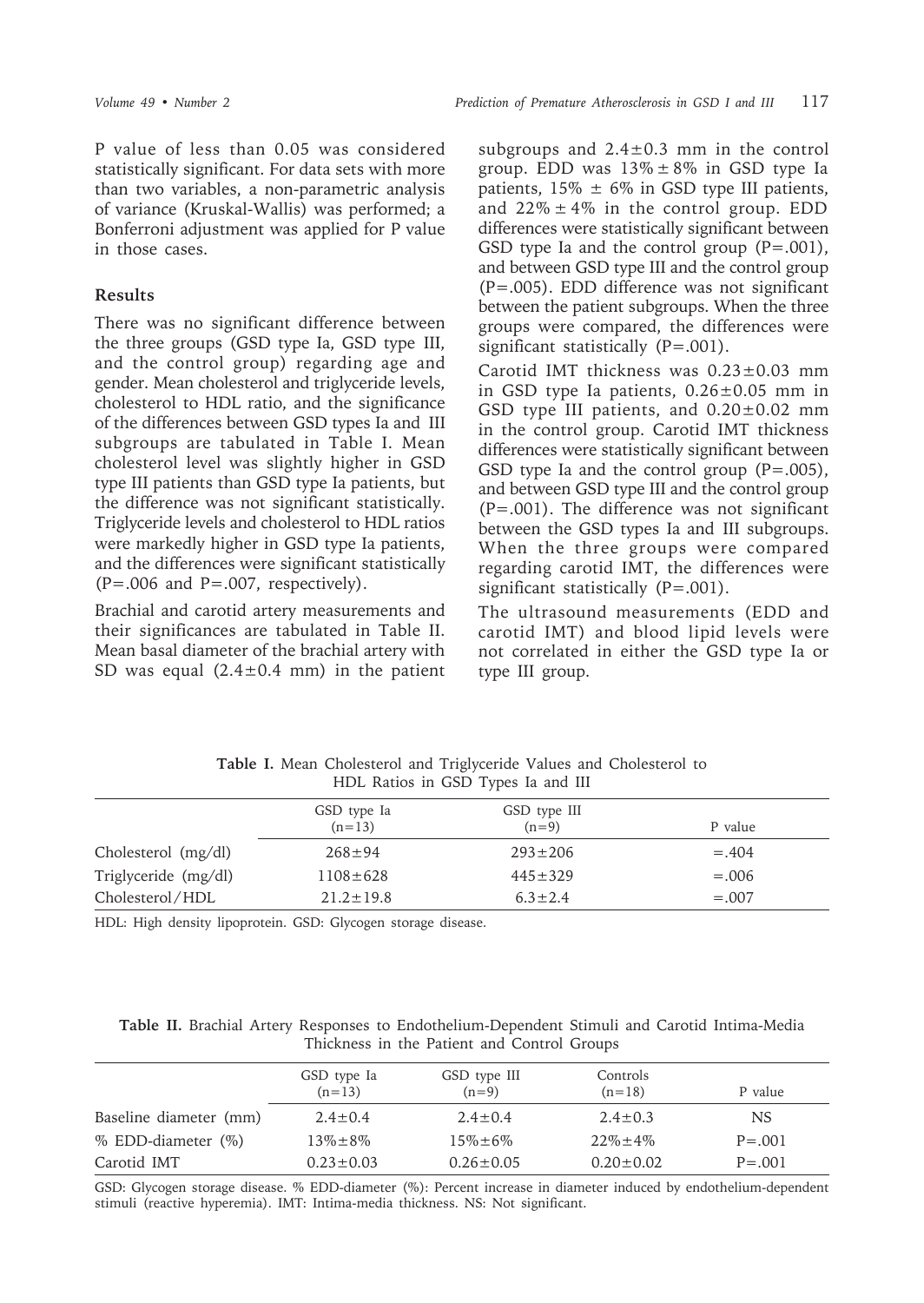## **Discussion**

Glycogen storage disease type Ia (von Gierke disease) is an inborn error of metabolism caused by deficiency of glucose-6-phosphatase, the enzyme catalyzing the conversion of glucose-6-phosphate to glucose. The disease is characterized by hypoglycemia and hepatic glycogen and fat accumulation as well as severe hypertriglyceridemia, hypercholesterolemia, and hyperuricemia1,2,4,13,14. Hyperlipidemia is caused by an increase in syntheses of very low density lipoprotein (VLDL), low density lipoprotein (LDL), and triglyceride, a decrease in peripheral lipolysis, and hypoinsulinism. Blood triglyceride and cholesterol levels can increase up to 4000- 6000 mg/dl and 400-600 mg/dl, respectively. Numerous complications have been observed in GSD type Ia patients, such as kidneys stones, proteinuria, progressive renal failure, gout, xanthomas, pancreatitis, anemia, osteoporosis, and atherosclerosis2.

Glycogen storage disease type III (Cori-Forbes disease or limit dextrinosis) is characterized by deposition of structurally abnormal glycogen in muscles and liver of the patients with debranching enzyme deficiency. Although degradation of glycogen to glucose is defective, there is no problem in gluconeogenesis. Symptoms are related to muscle and liver involvement. Hypoglycemia, in contrast to GSD I, can be compensated to a certain extent by gluconeogenesis and ketogenesis2. Patients often have ketosis at fasting, high cholesterol levels, and hyperbetalipoproteinemia without excessive triglycerides. Over 40% of patients with GSD type III have hypercholesterolemia and hypertriglyceridemia after 10 years of age.

Endothelial dysfunction is considered to play an important role in the pathogenesis of vascular disease15. An imbalance characterized by reduced production of nitric oxide or increased production of reactive oxygen species may promote ED<sup>16,17</sup>. It has been shown that angiotensin II contributes to ED by stimulating the production of reactive oxygen species, such as superoxide, through the activation of membrane-bound NADH (reduced nicotinamide adenine dinucleotide)/NADPH (reduced nicotinamide adenine dinucleotide phosphate) oxidase18.

Hyperlipidemia is a recognized risk factor for atherosclerosis and ischemic heart disease. Improved dietary treatment has resulted in better life expectancy in GSD patients. Therefore, potential risk for atherosclerosis should be decreased with regular dietary treatment in these patients. Dietary treatment is less demanding in GSD type III than in GSD type Ia.

The relationship between hyperlipidemia and premature atherosclerosis has been investigated in several studies. In a study by Talente et al.<sup>6</sup>, a few patients with GSD type Ia who were in their thirties were described with atherosclerosis. Lee et al.19 found no endothelial dysfunction predicting premature atherosclerosis in hyperlipidemic patients with GSD type Ia. Hershkovitz et al.<sup>10</sup> found no significant differences in EDD and the lipid and lipoprotein concentrations between 11 GSD type III patients and the matched control group. Similarly, in the current study, the ultrasound measurements (EDD and carotid IMT) and blood lipid levels were not correlated in either GSD type Ia or type III groups. In contrast to previous studies, we found significant differences in EDD and the carotid IMT between the GSD subgroups (type Ia and III) and control subjects. These significant differences might be due to lack of a regular dietary treatment in our patient population. EDD was worse in GSD type Ia  $(P=.001)$  than GSD type III patients  $(P=.005)$ ; in contrast, the carotid IMT was increased more in GSD type III  $(P=.001)$  than GSD type Ia ( $P = .005$ ) patients when compared with healthy subjects.

We concluded that EDD and the carotid IMT, predictors for premature atherosclerosis, were impaired in both GSD type Ia and type III patients. Persistent hyperlipidemia as a result of insufficient treatment may lead to this. Impairment in EDD was more evident in GSD type Ia patients; conversely, carotid IMT was higher in those patients with GSD type III.

#### **REFERENCES**

- 1. Levy E, Thibault LA, Roy CC, et al. Circulating lipids and lipoproteins in glycogen storage disease type I with nocturnal intragastric feeding. J Lipid Res 1988; 29: 215-226.
- 2. Alaupovic P, Fernandes J. The serum apolipoprotein profile of patients with glucose-6-phosphatasedeficiency. Pediatr Res 1985; 19: 380-384.
- 3. Forget PP, Fernandes J, Haverkamp Begemann P. Triglyceride clearing in glycogen storage disease. Pediatr Res 1974; 8: 114-119.